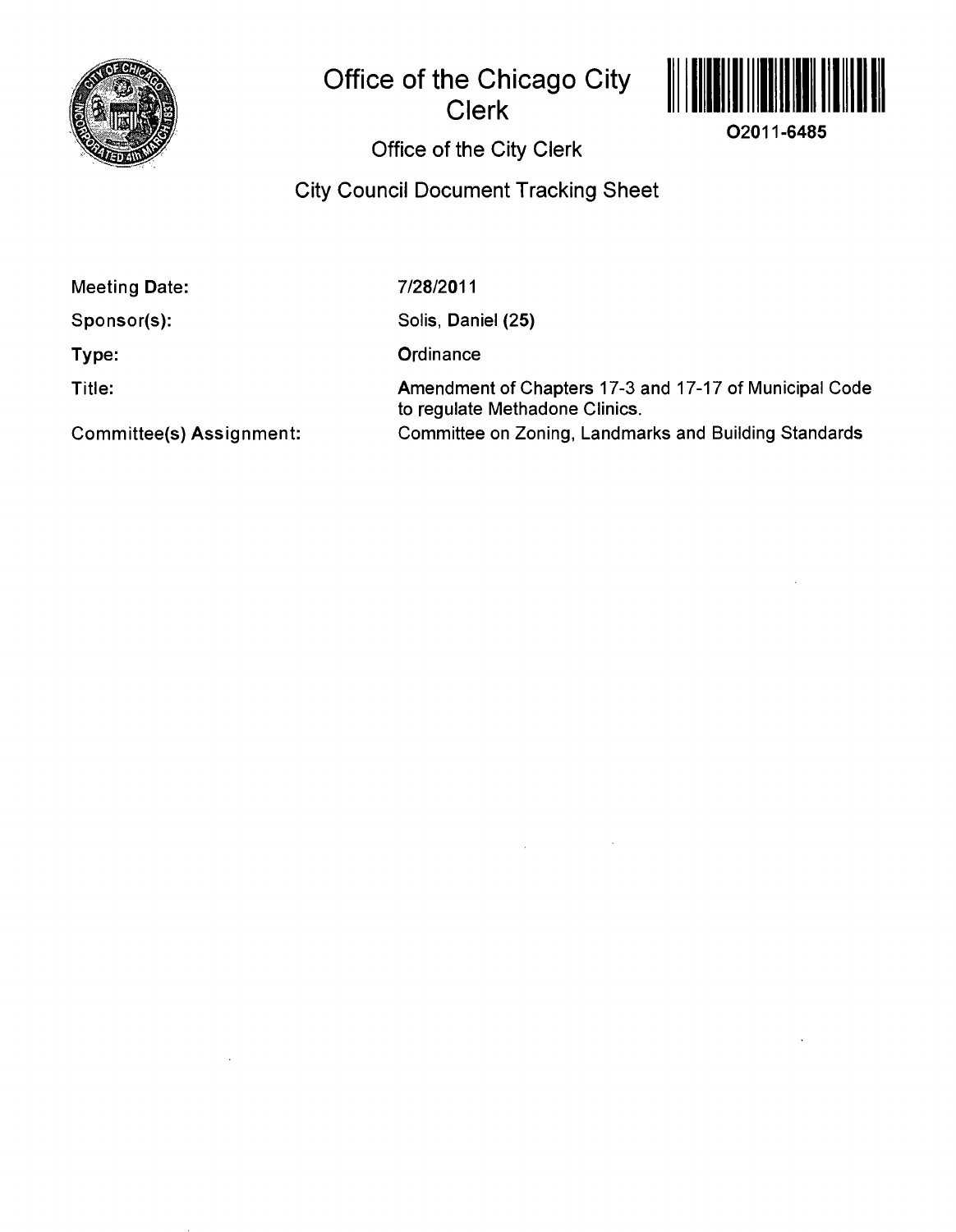City Council July 28, 2011

Refer to: Committee on Zoning Landmarks and Buildings

### **O RDiJN AN C E**

### **BE IT ORDAINED BY THE CITY COUNCIL OF THE CITY OF CHICAGO:**

SECTION 1. Chapter 17-17 of the Municipal Code of the City of Chicago is hereby amended by adding the language underscored, as follows:

(Omitted text is unaffected by this ordinance)

17-17-0103-N Methadone Clinic. Any facility authorized by the Illinois Department of Public Health to administer or provide the drug methadone in the treatment, maintenance, or detoxification of persons.

(Omitted text is unaffected by this ordinance)

SECTION 2. Chapter 17-2 of the Municipal Code of the City of Chicago is hereby amended by adding the language underscored, as follows:

17-3-0207 Use Table and Standards.

 $\epsilon$ 

| <b>USE GROUP</b>                                                                                                        |                   |           | <b>Zoning Districts</b> |           |                |                |                | <b>Use Standard</b> | <b>Parking Standard</b> |
|-------------------------------------------------------------------------------------------------------------------------|-------------------|-----------|-------------------------|-----------|----------------|----------------|----------------|---------------------|-------------------------|
| <b>Use Category</b>                                                                                                     |                   | <b>B1</b> | <b>B2</b>               | <b>B3</b> | C <sub>1</sub> | C <sub>2</sub> | C <sub>3</sub> |                     |                         |
|                                                                                                                         | Specific Use Type |           |                         |           |                |                |                |                     |                         |
| P= permitted by-right S = special use approval required PD = planned development approval required $-$ = Not<br>allowed |                   |           |                         |           |                |                |                |                     |                         |

#### (Omitted text is unaffected by this ordinance)

| <b>PUBLIC AND CIVIC</b>             |  |   |   |   |  |   |  |               |
|-------------------------------------|--|---|---|---|--|---|--|---------------|
| <b>C. Colleges and Universities</b> |  | D | D | ם |  | w |  | §17-10-0207-E |
| D. Cultural Exhibits and Libraries  |  | P | D |   |  | D |  | §17-10-0207-F |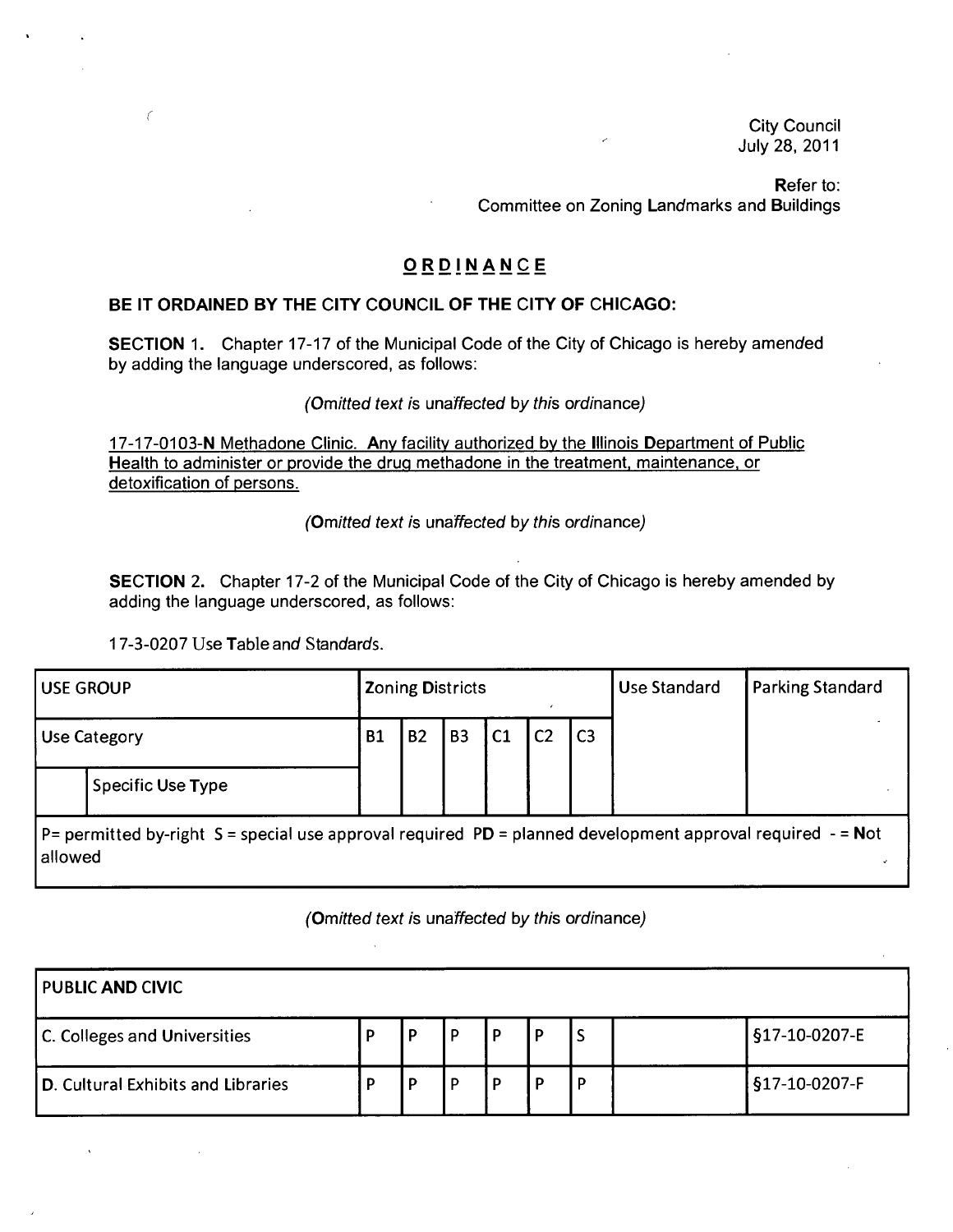| E. Day Care                                                                                                                          |                                                                                      | P                        | P                        | P                                    | P                       | P                       | P                       |  | §17-10-0207-E |
|--------------------------------------------------------------------------------------------------------------------------------------|--------------------------------------------------------------------------------------|--------------------------|--------------------------|--------------------------------------|-------------------------|-------------------------|-------------------------|--|---------------|
| <b>F. Detention and Correctional Facilities</b>                                                                                      |                                                                                      |                          |                          |                                      | $\overline{\mathsf{S}}$ | S                       | $\overline{\mathsf{S}}$ |  | §17-10-0208*  |
| *Editor's note - As set forth in Coun. J. 9-13-06, p. 84870, § 2; however, there is no parking standard for<br>detention facilities. |                                                                                      |                          |                          |                                      |                         |                         |                         |  |               |
| G. Hospital                                                                                                                          |                                                                                      |                          |                          |                                      | P                       | $\mathsf{P}$            | P                       |  | §17-10-0207-G |
| H. Lodge or Private Club                                                                                                             |                                                                                      |                          | S                        | $\overline{\mathsf{S}}$              | $\mathsf{S}$            | $\mathsf S$             | $\mathsf{S}$            |  | §17-10-0207-H |
| I. Parks and Recreation (except as more<br>specifically regulated)                                                                   |                                                                                      | P                        | $\mathsf{P}$             | P                                    | P                       | P                       | P                       |  | §17-10-0207-E |
| 1.                                                                                                                                   | <b>Community Centers, Recreation</b><br><b>Buildings and Similar Assembly</b><br>Use | $\overline{\mathsf{S}}$  | $\mathsf{S}$             | $\overline{\mathsf{S}}$              | $\overline{\mathsf{S}}$ | $\mathsf{S}$            | $\mathsf{S}$            |  | §17-10-0207-E |
| J. Postal Service                                                                                                                    |                                                                                      | P                        | $\mathsf{P}$             | P                                    | P                       | P                       | P                       |  | §17-10-0207-E |
| K. Public Safety Services                                                                                                            |                                                                                      | P                        | $\mathsf{P}$             | P.                                   | p                       | P                       | P                       |  | §17-10-0207-E |
| L. Religious Assembly                                                                                                                |                                                                                      | $\overline{\mathsf{S}}$  | $\mathsf{S}$             | $\overline{\mathsf{S}}$              | $\overline{\mathsf{S}}$ | $\mathsf{S}$            | $\overline{\mathsf{S}}$ |  | §17-10-0207-I |
| M. School                                                                                                                            |                                                                                      | $\overline{\mathsf{S}}$  | $\mathsf{S}$             | $\overline{\mathsf{S}}$              | $\overline{\mathsf{S}}$ | $\overline{\mathsf{S}}$ | $\overline{\mathsf{S}}$ |  | §17-10-0207-E |
| N. Utilities and Services, Minor                                                                                                     |                                                                                      | P                        | P                        | P                                    | p                       | P                       | P                       |  | §17-10-0207-E |
| O. Utilities and Services, Major                                                                                                     |                                                                                      | $\mathsf{S}$             | $\mathsf{S}$             | $\overline{\mathsf{S}}$              | $\overline{\mathsf{S}}$ | $\overline{\mathsf{S}}$ | $\mathsf{S}$            |  | §17-10-0207-E |
| P. Methadone Clinic                                                                                                                  |                                                                                      | $\underline{\mathsf{S}}$ | $\underline{\mathsf{S}}$ | $\underline{\underline{\mathsf{S}}}$ | $\overline{S}$          | $\overline{S}$          | $\overline{S}$          |  | §17-10-0207-E |

 $\frac{1}{2}$ 

 $\mathcal{L}^{\text{max}}_{\text{max}}$  and  $\mathcal{L}^{\text{max}}_{\text{max}}$ 

 $\label{eq:3.1} \mathcal{A} = \mathcal{A} \left( \begin{smallmatrix} 1 & 0 & 0 \\ 0 & 0 & 0 \\ 0 & 0 & 0 \\ 0 & 0 & 0 \\ 0 & 0 & 0 \\ 0 & 0 & 0 \\ 0 & 0 & 0 \\ 0 & 0 & 0 \\ 0 & 0 & 0 & 0 \\ 0 & 0 & 0 & 0 \\ 0 & 0 & 0 & 0 \\ 0 & 0 & 0 & 0 \\ 0 & 0 & 0 & 0 & 0 \\ 0 & 0 & 0 & 0 & 0 \\ 0 & 0 & 0 & 0 & 0 \\ 0 & 0 & 0 & 0 & 0 & 0 \\ 0 & 0 &$